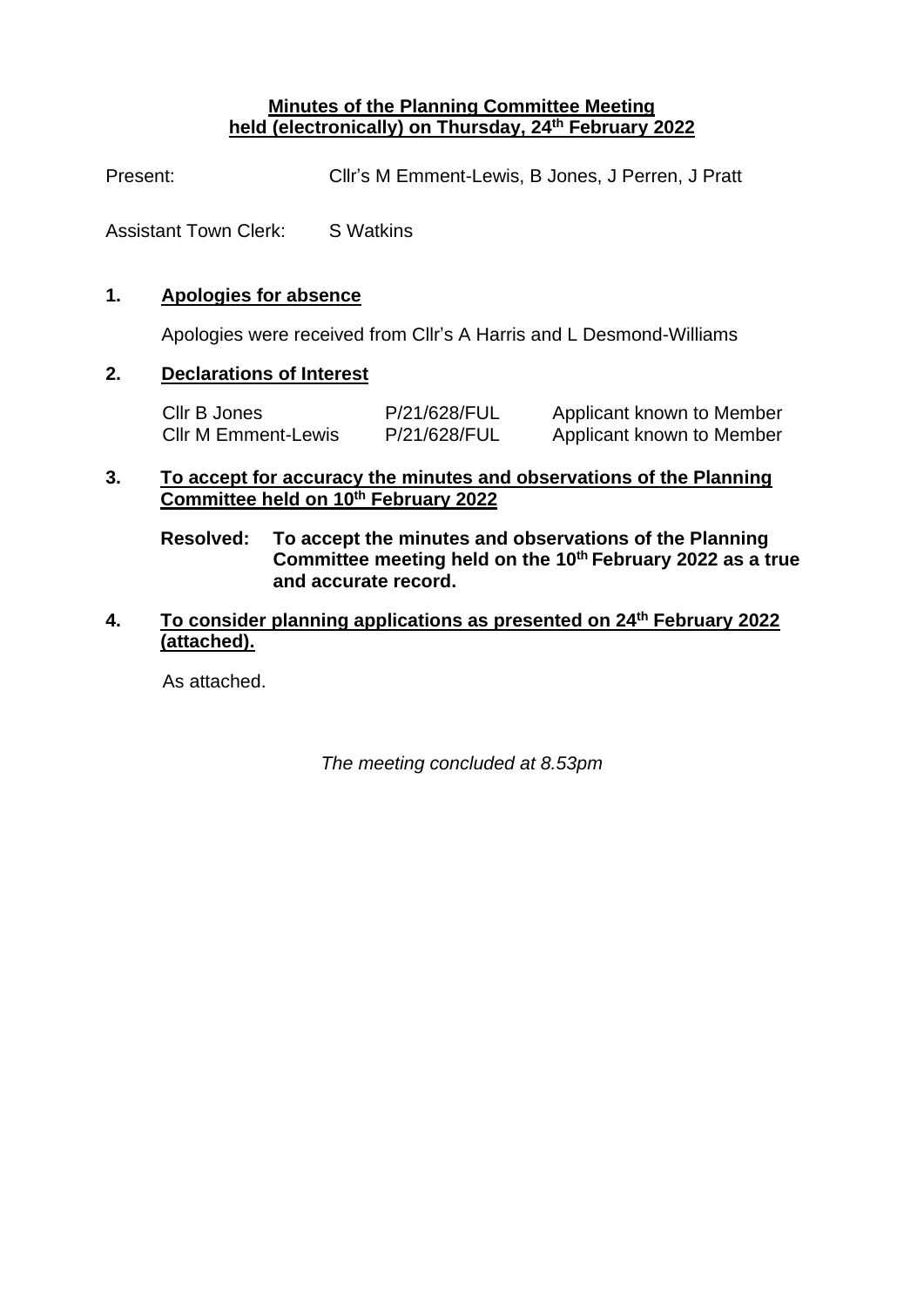#### Porthcawl Town Council



# PLANNING APPLICATIONS FOR CONSIDERATION BY THE PLANNING COMMITTEE (Electronically)  $24<sup>th</sup>$  February 2022

| <b>APPLICATION</b>                                                                                                                                                | <b>COMMENTS</b>                                                                                               |
|-------------------------------------------------------------------------------------------------------------------------------------------------------------------|---------------------------------------------------------------------------------------------------------------|
| P/21/628/FUL                                                                                                                                                      |                                                                                                               |
| Mr D Godbeer<br>Fairways Hotel<br><b>West Drive</b>                                                                                                               | To defer this planning application to<br>the next planning committee meeting<br>for consideration. Due to two |
| Porthcawl                                                                                                                                                         | <b>Councillors declaring an interest the</b>                                                                  |
| Temporary consent for 3 years to site a coffee kiosk to side<br>of hotel and erect a prefabricated covered area adjacent to<br>hotel entrance [amended proposal]. | meeting was not quorate to discuss this<br>application.                                                       |
| A/22/2/ADV                                                                                                                                                        |                                                                                                               |
| $Co-Op$<br>Co-Operative Food<br>Lias Road<br>Porthcawl                                                                                                            | No objections                                                                                                 |
| Installation of internally illuminated logos, an internally<br>illuminated projecting sign and various other non-illuminated<br>signage.                          |                                                                                                               |
| P/21/1116/FUL                                                                                                                                                     |                                                                                                               |
| Mr & Mrs Haynes<br>35 The Burrows<br>Porthcawl<br>Two storey side extension, single storey side extension and                                                     | No objections                                                                                                 |
| wrap-around balcony to side and rear.                                                                                                                             |                                                                                                               |
| P/22/70/FUL                                                                                                                                                       |                                                                                                               |
| Mr G Randle<br>2 West Drive<br>Porthcawl                                                                                                                          | No objections                                                                                                 |
| Second floor dormer and balcony with new balcony at first                                                                                                         |                                                                                                               |
| floor level (front elevation); Internal alterations.                                                                                                              |                                                                                                               |
| A/22/3/ADV                                                                                                                                                        |                                                                                                               |
| Aldi Stores Ltd                                                                                                                                                   | No objections                                                                                                 |
| Land at Salt Lake off Eastern Promenade<br>Porthcawl                                                                                                              | <b>Observation:</b> The illuminated signs<br>should be switched off at the close of                           |
| Proposed illuminated and non-illuminated signage to the new<br>Aldi store.                                                                                        | business.                                                                                                     |